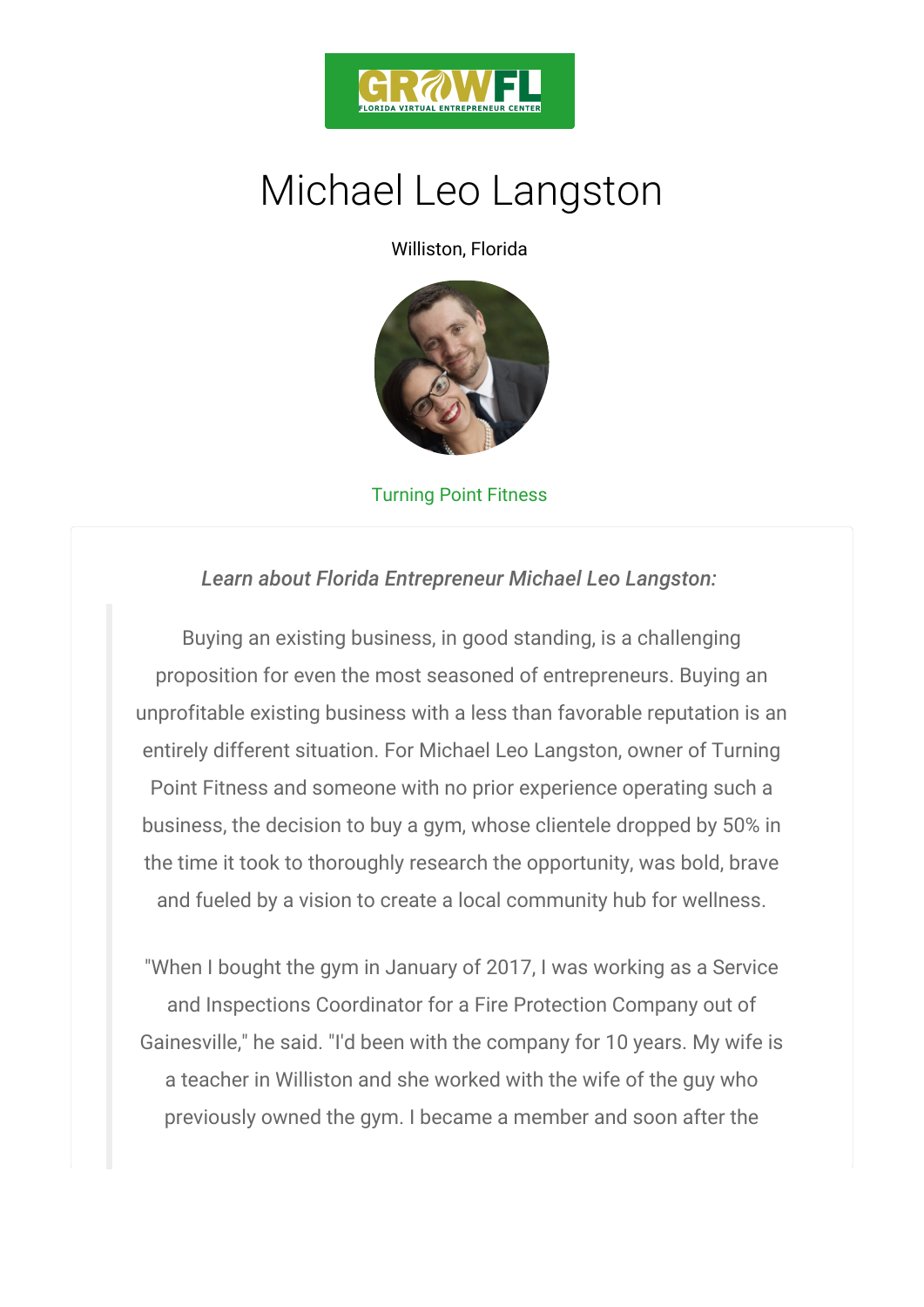owner asked if I would be interested in purchasing the business. At first I said no, but kept the idea logged in the back of my mind. Eventually I asked to look at the financials. They didn't look great, but I knew that if we gave it the attention it needed the clientele would shoot back up and we'd be profitable."

That's exactly what Langston did. He took the best of what was available, fixed what needed to be repaired, cleaned up the Facebook page, began working to improve the gym's reputation and moved into a smaller unit to cut down on overhead. As a result, membership more than doubled, quickly putting Langston in a position where he needed more space. Fortunately, there was an available unit right next door that he ended up acquiring. An improved reputation and more space meant more customers, increased demand and a need for even more room. An additional unit was added and now Turning Point Fitness occupies three continuous units in the same building.

Like most entrepreneurial journeys, Langston's had its fair share of scares and challenges. "The day after handing over a cashier's check for the business, literally while signing various 2-year contracts with vendors, I learn that an Anytime Fitness was coming to Williston," he said. "I couldn't sleep that night. I had been married only 6 months, I though to myself, 'what have I done'? Fortunately, my wife was very encouraging and reassured me that whatever happens we would be okay. After that experience, I just put my head down and focused on the customary challenges of running a business."

Looking ahead, Langston has thought about a second location, but wants to keep things fluid for now. He's candid about the fact that he